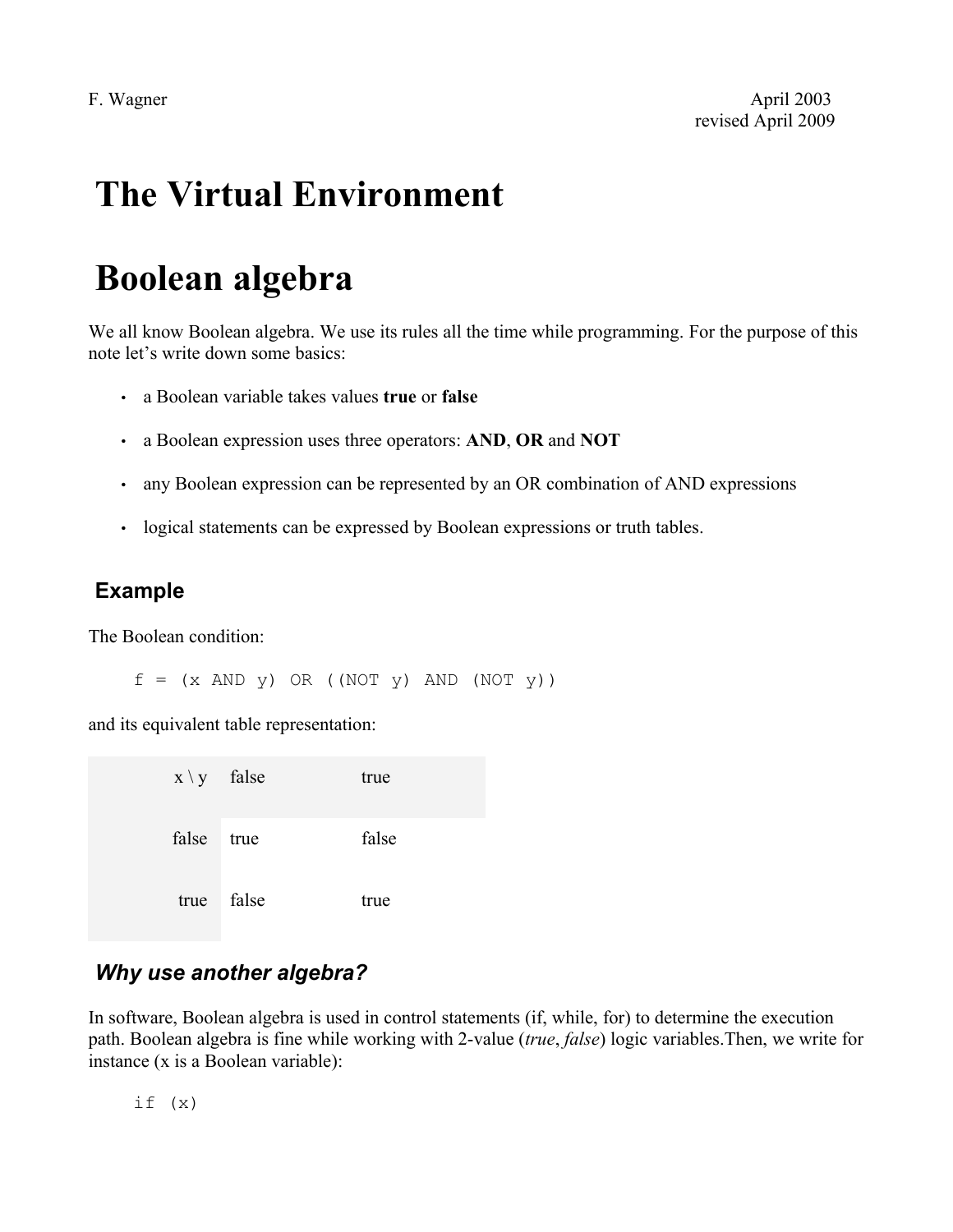while (NOT x)

Control statements with pure Boolean values can be replaced by tables. For instance, the condition *f* in the above example can be replaced by a table. In the code, the table may look for instance like this:

bool  $f[bool][bool] = \{ \{ true, false \}, \{ false, true \} \}$ 

But in software we often need to use non-Boolean variables in logic expressions.

If the variables have more than the two possible values of *true* and *false* we have to work out the logic value using, for instance, comparison operators. We would write:

```
if (a>5)while (a < b)for (i=0; i<=10; i++)
```
The problem which arises is that control statements with non-Boolean values cannot be replaced by tables.

We need to adapt the logic algebra that have to allow any control statement be replaced by a table.

### *Definitions*

#### **Virtual environment**

VFSM concept requires a specific environment which we call a *Virtual environment*.

Variables used in software are of several types. A variable that represents a digital input stores a Boolean value (*true*, *false*). A variable that represents an analog input stores a number (for instance: *float*). A parameter stores a value that could be of any numerical type (*integer*, *float*, *string, ...*). Software uses also more complex structures or objects for which the behaviour or value is used in control statements. For instance, a timer or a counter stores a number which changes when it runs or counts.

Let's analyze the true character of some variables or objects from the control statement viewpoint.

• Digital input: both its values (*true* or *false*) are used in control statements as a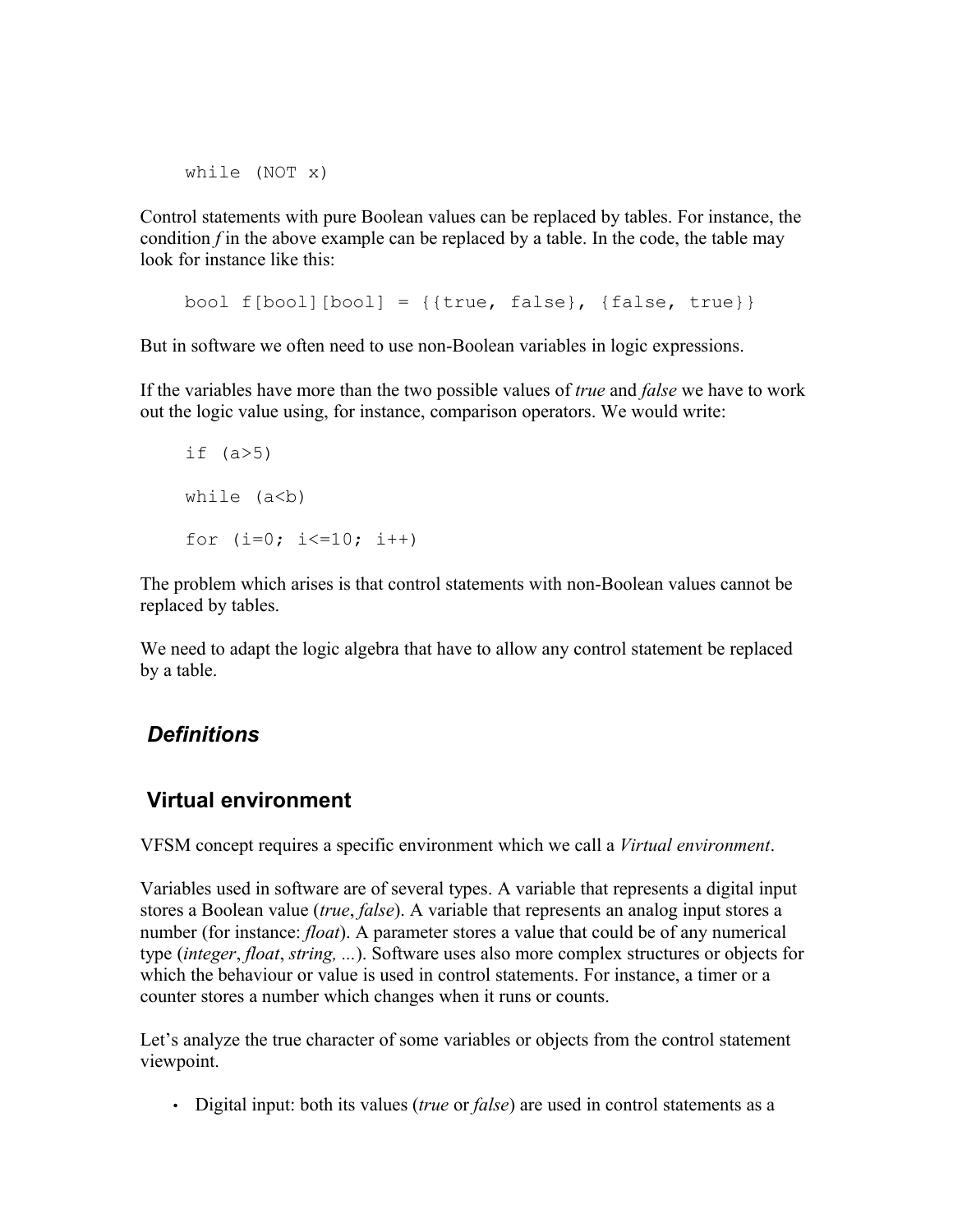direct Boolean value. For consistency with variables discussed below let's name the two values: DI\_ON and DI\_OFF (in a specific application we will use more expressive names, reflecting their true meaning, for instance: END\_SWITCH\_REACHED, END\_SWITCH\_NOT\_REACHED).

• Analog input (a *float* number): only a small fraction of all possible float values are used in control statements, for instance in the form:

> ai  $< 5.3$  $ai > 8.1$  $5.3 \leq ai \leq 8.1$ .

We may "describe" the used input ranges as follows (in parenthesis are examples of some application specific names):

AI\_SMALLER\_THAN\_5.3 (TEMPERATURE\_TOO\_LOW)

AI\_LARGER\_THAN\_8.1 (TEMPERATURE\_TOO\_HIGH) AI\_IN\_RANGE\_5.3\_TO\_8.1 (TEMPERATURE\_OK)

• Timer: whether it is running or not is less interesting. The true interesting moment occurs when the timer expires after the timeout elapses. Let's call this information TIMER\_OVER, the other situations being named TIMER\_RUN, TIMER\_RESET and TIMER\_STOPPED.

We may say that in all cases the names represent the true control values of the above variables. The names have two interesting features. First, they are of the same "type", they are just names. Second, the names are not Boolean values as there are, in general, several names which represent the variable control value.

Some variables may have one additional value, which we may call UNKNOWN. The UNKNOWN value is especially important for signals which are delivered from outside world. For instance, digital or analog inputs are coming from peripheral devices. If the devices or drivers which make the link between the peripheral devices and the control software are inactive or if they malfunction the corresponding control variables have the value UNKNOWN. It means that effectively, there are no true Boolean values in control software, as even the digital inputs have 3 values: DI\_ON, DI\_OFF and DI\_UNKNOWN.

The names of control relevant values define a *Virtual environment*.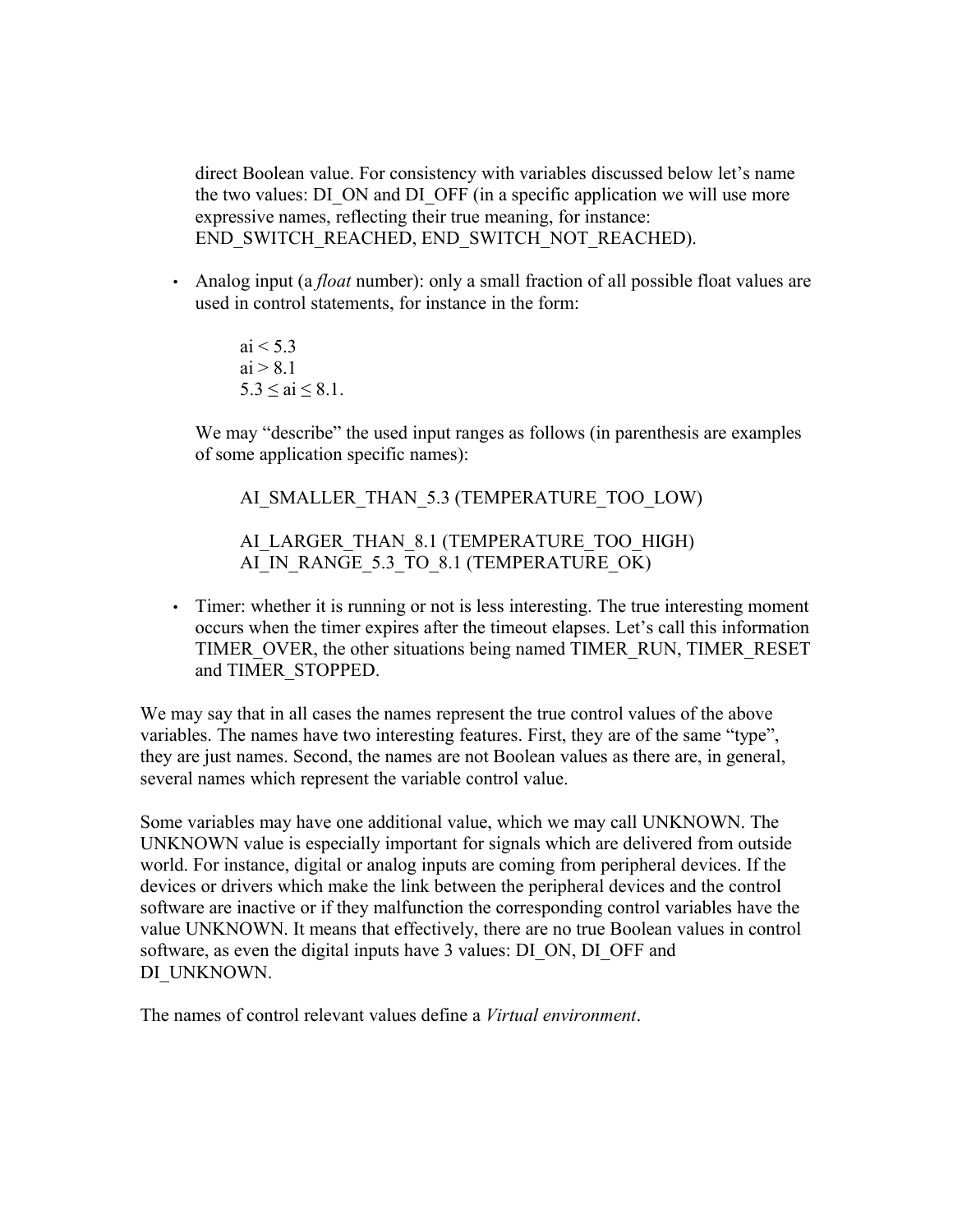### **Operators**

Control statements need Boolean values. Hence, the names must be used to produce Boolean results. To achieve this we want to combine them together using Boolean operators. There is nothing wrong with usage of AND and OR operators with their Boolean meaning. For instance, we may write:

DI\_ON OR AI\_LARGER\_THAN\_8.1 AND TIMER\_OVER

to express the control situation: digital input is on or analog input is larger than 8.1 and timer is over.

We cannot use the NOT operator, because the result of the Boolean negation makes sense only for true Boolean values. The result of, for instance,

NOT (AI\_LARGER\_THAN\_8.1)

would be ambiguous.

## **Complement control value[1](#page-5-0)**

To simplify the logical conditions VFSM uses the concept of complement (control) value. The complement as known in mathematics, especially in set theory defines unique values in comparison in relation to an other set. In our case we use a complement of a name that belongs to the set of names that define all control values of a given input variable; the complement of a name means then "all other names".

For example the set of all timer control values contains: RUN, RESET, STOPPED and OVER. If we want to express all values that define the situations before the timer elapses we may use the complement value of OVER: ~OVER. Per default the complement value gets in StateWORKS Studio the prefix NOT\_. The use of a name defined for a complement value leads evidently to simpler conditions than using names defined on all control values as:

NOT TIMER\_OVER = TIMER\_RUN OR TIMER\_RESET OR TIMER\_STOPPED.

Of course you may overwrite the default name by any name that is more suitable for your application.

## **Processing**

The intention of the virtual environment is to replace software control statements with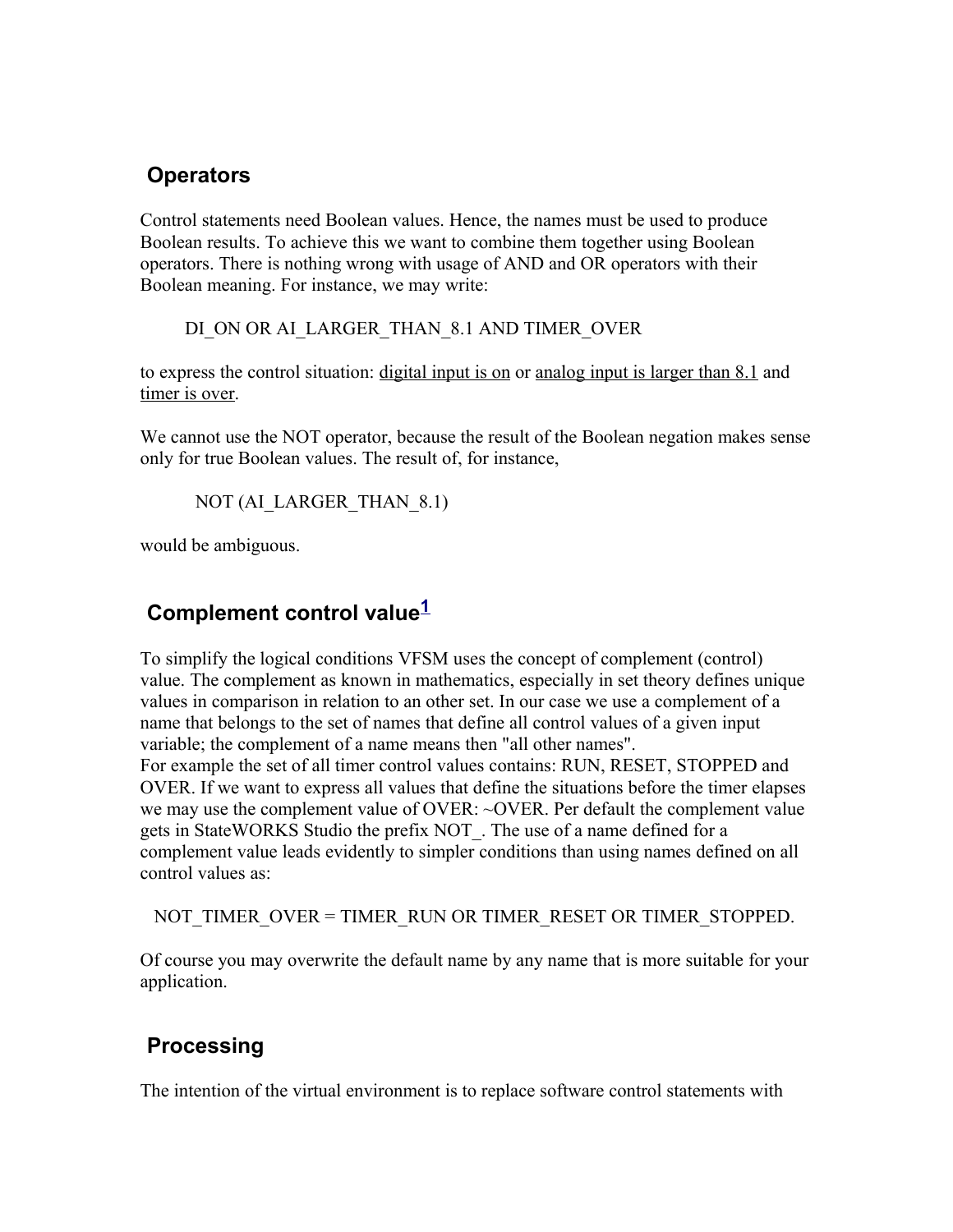decision tables

First of all, we assume that names of all those control values which are currently valid are held in a variable called VI (*Virtual Input*). VI is a set of all currently valid names.

On the other hand, the specification which describes the behavior of the application is represented by tables. The following representation of the logical conditions is required for the tables:

- A logical multiplication (AND operation) is represented by a set of conditions.
- A logical addition (OR operation) is represented by a table (group) of sets.

Thus, if we limit the notation to classical OR of AND expressions (the term "disjunctive form" is used in Automata Theory) the processing of the control statements is done in the following way:

- Test whether a set represented by the first AND condition is a subset of the *VI.*
- Repeat this test for all sets until the answer is TRUE.
- If any AND condition is a subset of the *VI* the condition is fulfilled (*true*), otherwise it is *false*.

## **Example**

The following condition:

#### END\_SWITCH\_REACHED OR AI\_TEMPERATURE\_TOO\_HIGH AND TIMER\_OVER

specifies some action and will be presented as a table of 2 sets:

{ END\_SWITCH\_REACHED }

#### { AI\_TEMPERATURE\_TOO\_HIGH , TIMER\_OVER }

Assume that a current VI contains the following:

#### { END\_SWITCH\_NOT\_REACHED, AI\_TEMPERATURE\_OK. TIMER\_OVER }

Processing of VI results in a *false* result and no action is taken.